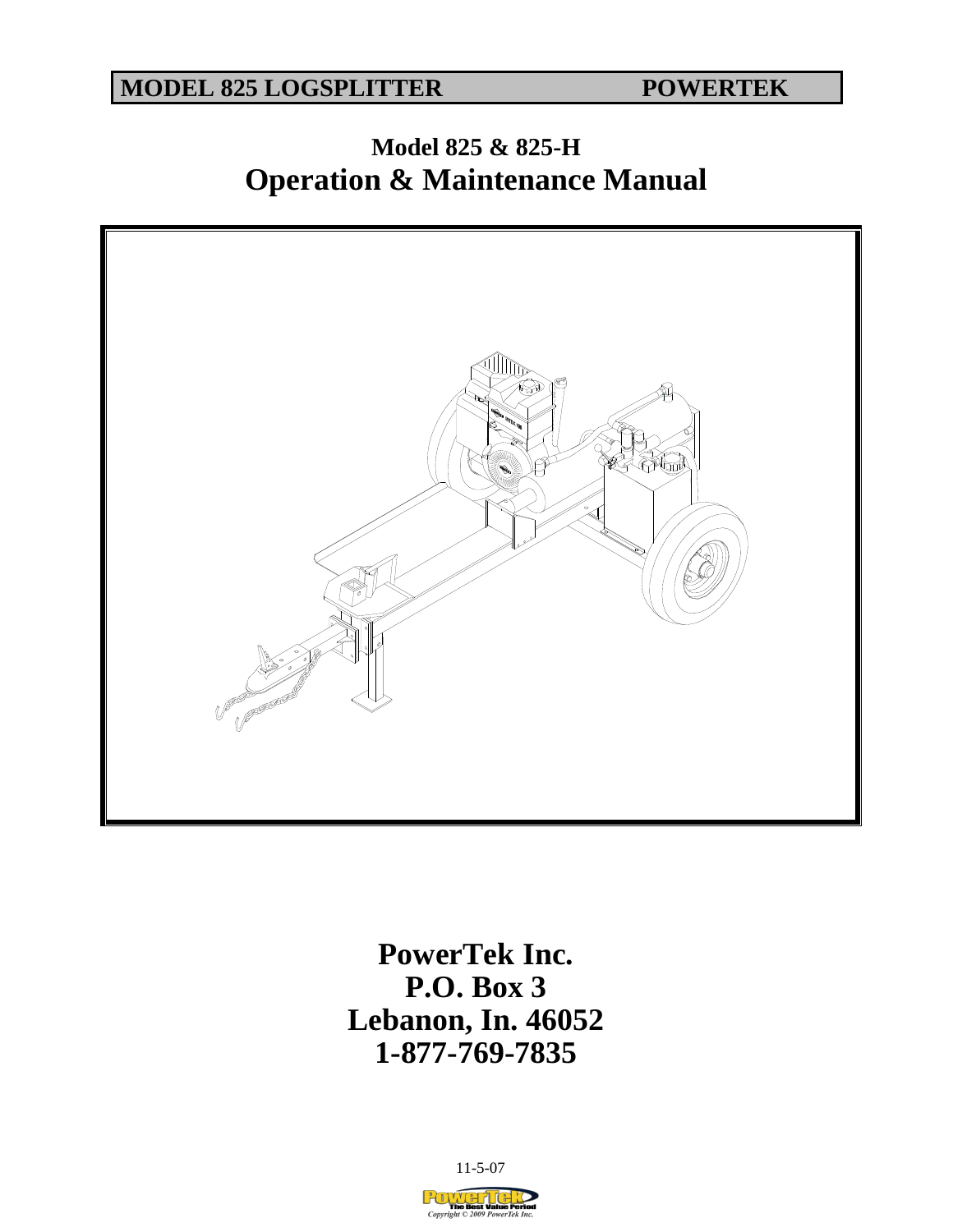# **TABLE OF CONTENTS POWERTEK**

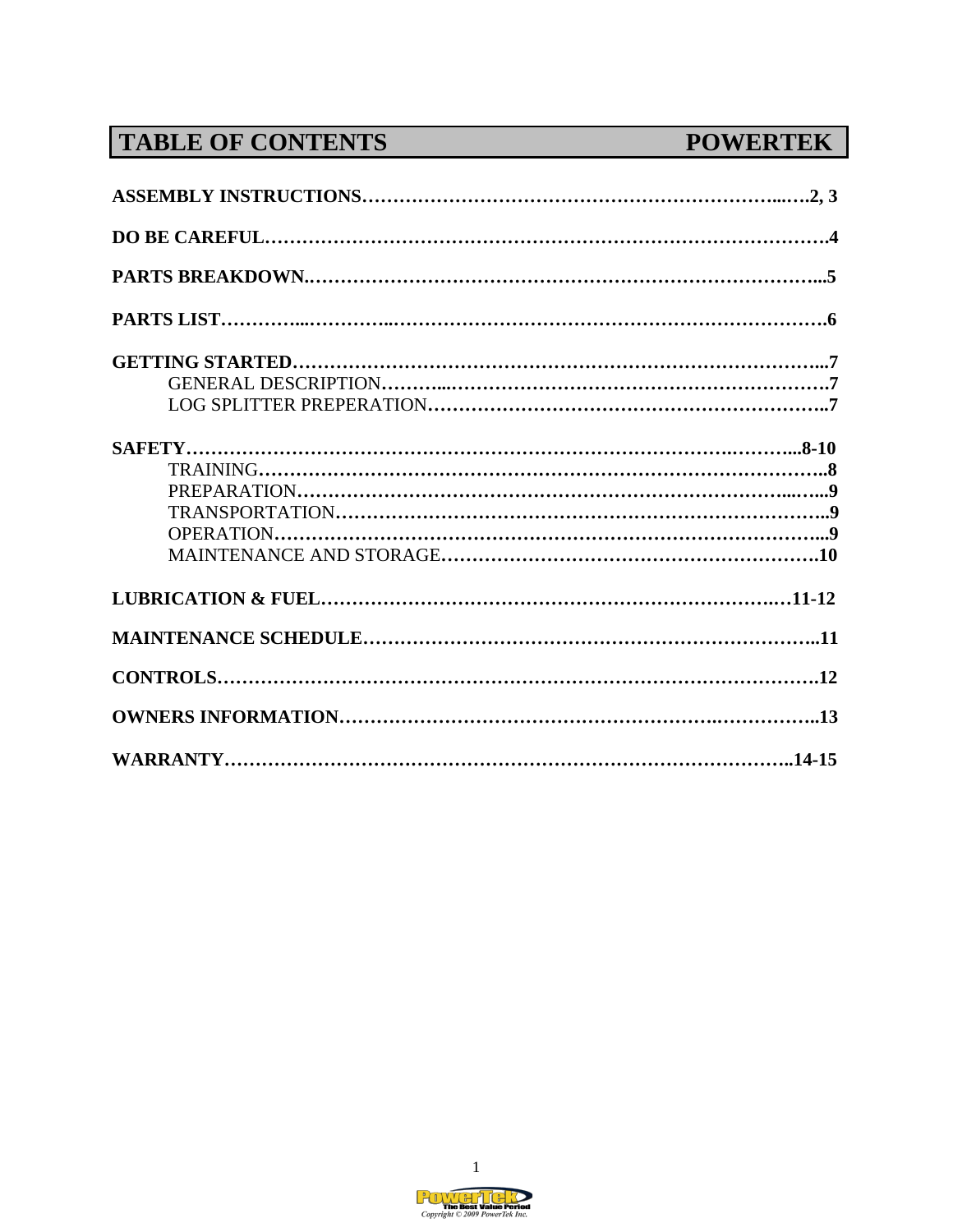# **PowerTek Inc.- LOG SPLITTERS Shipped Partially Assembled**

## **OWNER/OPERATOR'S INFORMATION FOR POWERTEK LOG SPLITTER RESPONSIBILITY**

# **IT IS THE OPERATORS RESPONSIBILITY TO:**

- 1. Carefully read and understand the entire Operation & Maintenance Manual along with the Assembly Instructions.
- 2. Be certain that all assembly procedures are followed as described in the following Assembly Instructions.
- 3. Fill equipment with the proper fluids before starting as described in the Operation  $\&$ Maintenance Manual and the engine manufacturer's manual.
- 4. Operate the log splitter according to the safe operating procedures as spelled out in the Operation & Maintenance Manual and these Assembly Instructions.
- 5. Perform all required maintenance as directed in the Operation & Maintenance Manual, the engine manufacturer's manual, and these Assembly Instructions.

# **UNPACKING LOOSE PARTS:**

Using care, remove the cover and sides from the pallet. The log splitter assemblies and parts are secured with bands. Carefully cut the bands. Remove all parts from the skid and layout in a clear unobstructed working area. Use the parts list below to assure all parts are accounted for. Do not discard packing material until assembly is complete to insure that no required parts are accidentally discarded.

Tools required: Adjustable wrench and socket set.

# **ASSEMBLY:**

This unit must be assembled before use. Care must be taken in assembly to insure the proper Functioning and reliability of the unit. Assembly must be done in a dry and clean area.

- 1. Attach tires to Motor Base Assembly (82523).
- 2. Carefully support Motor Base, then attach Main Beam (82529) with hardware provided.
- 3. Unit can now be balanced on Kickstand (82528)
- 4. Attach drawbar (82528) & Log Tray (51698) with hardware provided.
- 5. Connect all hoses and tighten all hardware.
- 6. Fill Hydraulic Reservoir with Dextron III Automatic Transmission Fluid. (Approximately 3 Gal.)
- 7. Fill Engine with Proper Amount and Type of Motor oil. See operation Manual for further details.
- 8. Start engine and cycle ram to full extent and return to fill cylinder. Refill Hydraulic Reservoir.

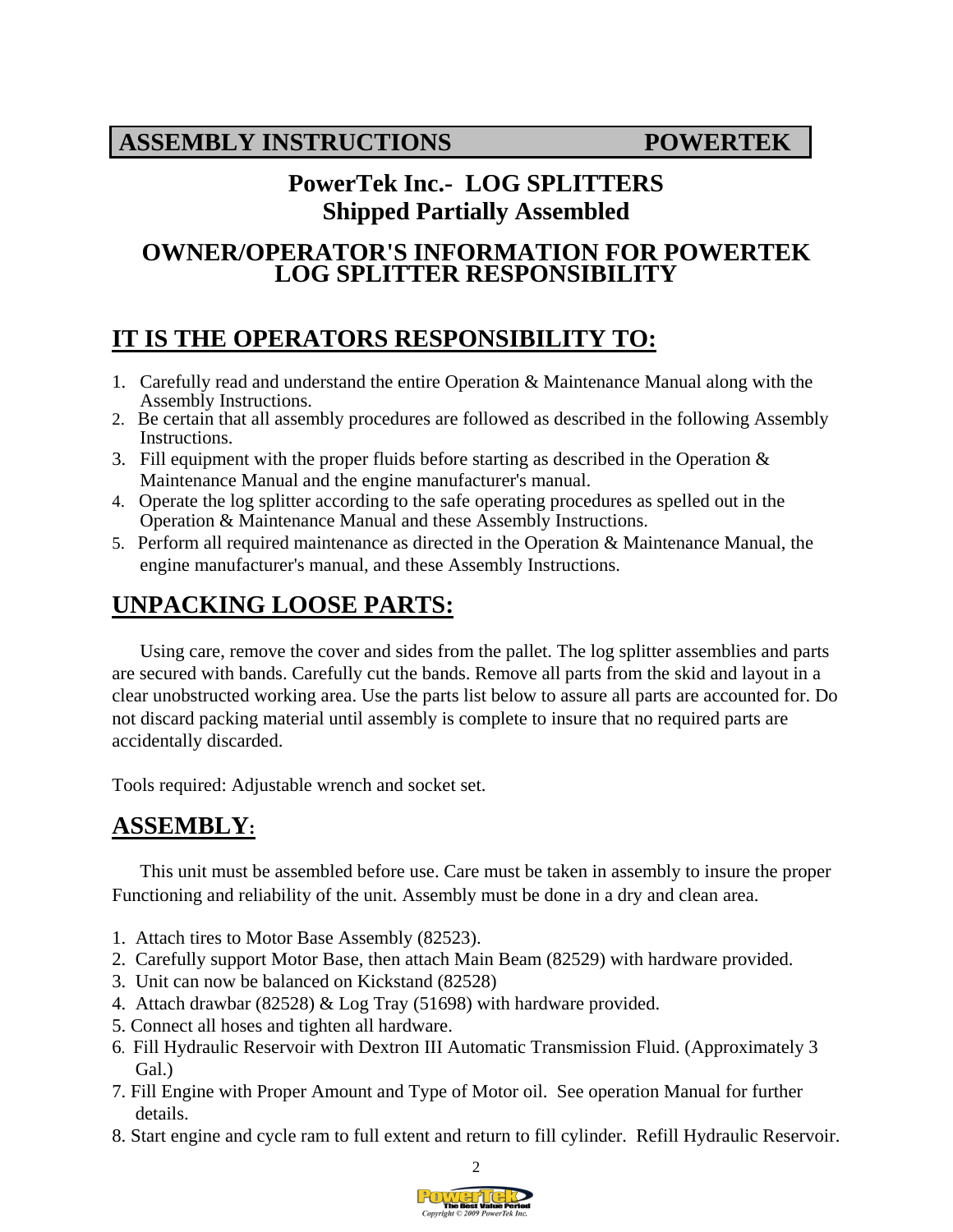# **ASSEMBLY INSTRUCTIONS (CONTINUED) POWERTEK**

# **BEFORE EACH USE DO THE FOLLOWING:**

- 1.Make sure all bolts, fittings, and hoses are tight. If fittings are not tight, log splitter will not function properly.
- 2. Make sure you have read the all safety and start up procedures in the Operation and Maintenance Manual.
- 3. Make sure that Dextron III or equivalent hydraulic oil is used in the hydraulic system before starting the engine.
- 4. Check for oil leaks on initial start-up. Repair any hydraulic lines, as necessary.
- 5. Double check oil levels in engine and hydraulic system before splitting your wood.
- 6. While towing, obey all local and state laws.
- 7. If towing over the road, make sure that the fuel shut off is in the off position on the engine gas tank.

# **SERVICE TIPS**

- 1. To clean the hydraulic screens (drain tank before removing screen) remove the screen from the reservoir and clean in a petroleum-based solvent. Clean inside of tank, air-dry screen and replace in reservoir. Tighten.
- 2. To drain hydraulic tank, remove 1/2" x 15" hose from valve and drain the contents into a container. To drain cylinder, remove the 1/2" x 54" and 1/2" x 42" hose from the valve. Point hoses into a container and manually pull cylinder forward until all fluid is expelled. Re-attach hoses and tighten. Refill with fresh fluid. See page 11 of this Operation & Maintenance Manual for frequency of fluid change and type of fluid to be used. Dispose of all used fluids according to local, state and Federal environmental regulations.

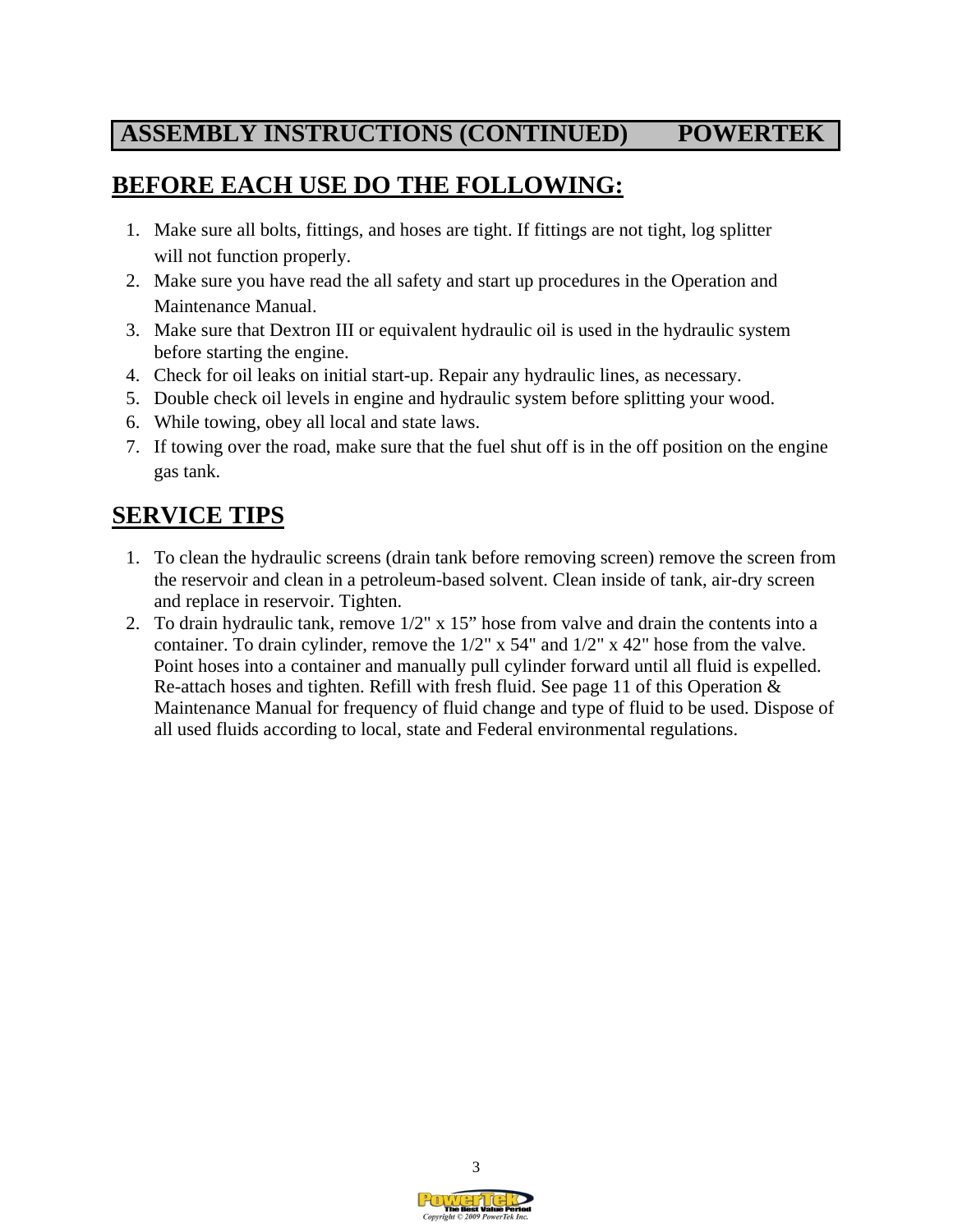### **DO BE CAREFUL POWERTEK**

# **! CAUTION**

DO NOT OPERATE THIS LOG SPLITTER UNTIL YOU HAVE AND UNDERSTAND THE OPERATING AND SAFEY INSTRUCTIONS. FAILURE TO READ AND FOLLOW OPERATING INSTRUCTIONS CAN RESUST IN SERIOUS INJURY OR DEATH TO YOURSELF AND/OR OTHERS

#### **DO**

- DO MAKE SURE THAT ANYONE WHO OPERATES THIS SPLITTER READS AND UNDERSTANDS ALL OPERATING INSTRUCTIONS AS TO ITS PROPER USE AND OPERATION AS WELL AS ALL SAFETY INSTRUCTIONS.
- DO KEEP YOUR WORK AREA CLEAN. DON'T LEAVE WOOD LAYING AROUND THAT YOU COULD STUMBLE OVER.
- DO KEEP HANDS AND FEET CLEAR OF SPLITTER BLADE AND OUT OF SPLITTER AREA WHILE UNIT IS IN OPERATION.
- DO WIPE UP SPILLED GAS RIGHT AWAY FROM THE ENGINE AND LOG SPLITTER BEFORE STARTING THE ENGINE.
- DO CHECK ENGINE OIL LEVEL AND HYDRAULIC OIL LEVEL BEFORE STARTING THE SPLITTER.
- DO USE THE UNIT ONLY TO SPLIT FIREWOOD LOGS. USE OF THM UNIT FOR ANY OTHER PURPOSE SHALL VOID THE WARRANTY.
- DO WEAR EYE PROTECTION AND PROTECTIVE CLOTHING, INCLUDING SAFETY SHOES AT ALL TIMES WHILE LOG SPLITTER IS IN OPERATION TO AVOID ANY HAZARD FROM FLYING WOOD.
- DO KEEP CHILDREN AND PETS AWAY FROM THE WORK AREA WHILE YOU ARE OPERATING THE LOG SPLITTER.
- DO SHUT OFF THE ENGINE IF YOU LEAVE THE LOG SPLITTER, EVEN FOR A SHORT PERIOD OF TIME.
- DO OPERATE LOG SPLITTER ON LEVEL SURFACE BLOCK WHEELS TO PREVENT UNINTENDED MOVEMENT.
- DO LET GO OF THE CONTROL LEVER AFTER IT IS PUSHED FORWARD. THE RAM WILL RETURN AUTOMATICALLY AT THE END OF THE STROKE. THE RAM CAN ALSO BE STOPPED AT ANY POINT IN ITS TRAVEL AND RETURNED.
- DO REMOVE BOTH HANDS FROM LOG BEFORE ACTIVATING CONTROL LEVER.
- DO BE SURE THE SPLITTER IS KEPT IN SOUND MECHANICAL CONDITION. PROPER CARE, MAINTENANCE AND FOLLOWING ALL OPERATING AND SAFETY INSTRUCTIONS WILL PROVIDE YOU WITH MANY YEARS OF TROUBLE-FREE AND SAFE OPERATION.

# **DO BE CAREFUL SAFETY FIRST !!!**

#### **DO NOT**

- DO NOT ALLOW ANYONE TO OPERATE THE LOG SPLITTER UNTIL THEY HAVE READ AND UNDERSTAND THE OPERATING INSTRUCTIONSAND SAFETY INSTRUCTIONS.
- DO NOT ALLOW ANYONE UNDER 18 YEARS OF AGE TO OPERATE THE LOG SPLITTER
- DO NOT OPERATE THE LOG SPLITTER IN THE VICINITY OR NEAR CHILDREN OR PETS.
- DO NOT WEAR JEWELRY, LOOSE-FITTING CLOTHING OR CLOTHING WITH DRAWSTRINGS WHEN OPERATING THE LOG SPLITTER, AS SUCH JEWELRY OR CLOTHNG MAY BECOME ENTANGLED IN MOVING PARTS OF LOG SPLITTER.
- DO NOT OPERATE RAM CONTROL LEVER IN *ANY* WAY OTHER THAN BY HAND.
- DO NOT LEAVE THE LOG SPLITTER UNATTENDED WITH THE ENGINE RUNNING.
- DO NOT OPERATE THE LOG SPLITTER BEYOND THE CAPABILITIES AS OUTLINED IN THE OWNERS MANUAL AND OPERATING INSTRUCTIONS.
- DO NOT STEP OVER THE LOG SPLITTER WHEN RUNNING. WALK AROUND THE LOG SPLITTER TO GET TO THE OTHER SIDE.
- DO NOT STRADDLE THE LOG SPLITTER WHEN OPERATING.
- DO NOT LET ANYONE STAND NEAR THE WEDGE WHEN SPLITTING WOOD, AS FLYING WOOD MAY BE HAZARDOUS.
- DO NOT STAND ON SLIPPERY, WET, MUDDY OR ICY SURFACES WHEN OPERATING THE LOG SPLITTER. OPERATE ONLY WHEN OPERATOR ZONE IS CLEAR FOR SAFE, SECURE FOOTING.
- DO NOT OPERATE THE LOG SPLITTER INSIDE A BUILDING OR CLOSED IN AREA THAT DOES NOT HAVE ADEQUATE VENTILATION.
- DO NOT REFUEL WHILE ENGINE IS ON OR HOT, WHILE OPERATOR IS SMOKING OR WHILE UNIT IS NEAR OPEN FLAME.
- DO NOT OPERATE THE LOG SPLITTER IF IT NEEDS REPAIRS OR MAINTENANCE.
- D0 NOT MAKE ANY MODIFICATIONS, ALTERATIONS OR CHANGES TO THE ORIGINAL GONFIGURATION OF THE LOG SPLITTER. THIS MAY CAUSE INJURY AND SHALL VOID THE WARRANTY.
- DO NOT EVER LOAD A LOG BY HOLDING ONTO BOTH ENDS OF THE LOG.
- DO NOT PLACE YOUR HANDS BETWEEN THE RAM AND THE LOG, BETWEEN THE LOG AND THE WEDGE, OR BETWEEN TWO PIECES OF LOG ON THE FRAME. SEE OWNERS MANUAL FOR PROPER LOADING PROCEDURES.
- DO NOT SERVICE OR REPAIR LOG SPLITTER WITHOUT REMOVING THE SPARK PLUG WIRE.
- DO NOT ALLOW ANYONE EXCEPT THE OPERATOR WITHIN 10 FEET OF LOG SPLITTER DURING OPERATION.
- DO NOT OPERATE UNIT WITH HYDRAULIC FLUID LEAK. CHECK HYDRAULIC LINE BEFORE OPERATING LOG SPLITTER, AND REPAIR OR REPLACE AS NECESSARY.

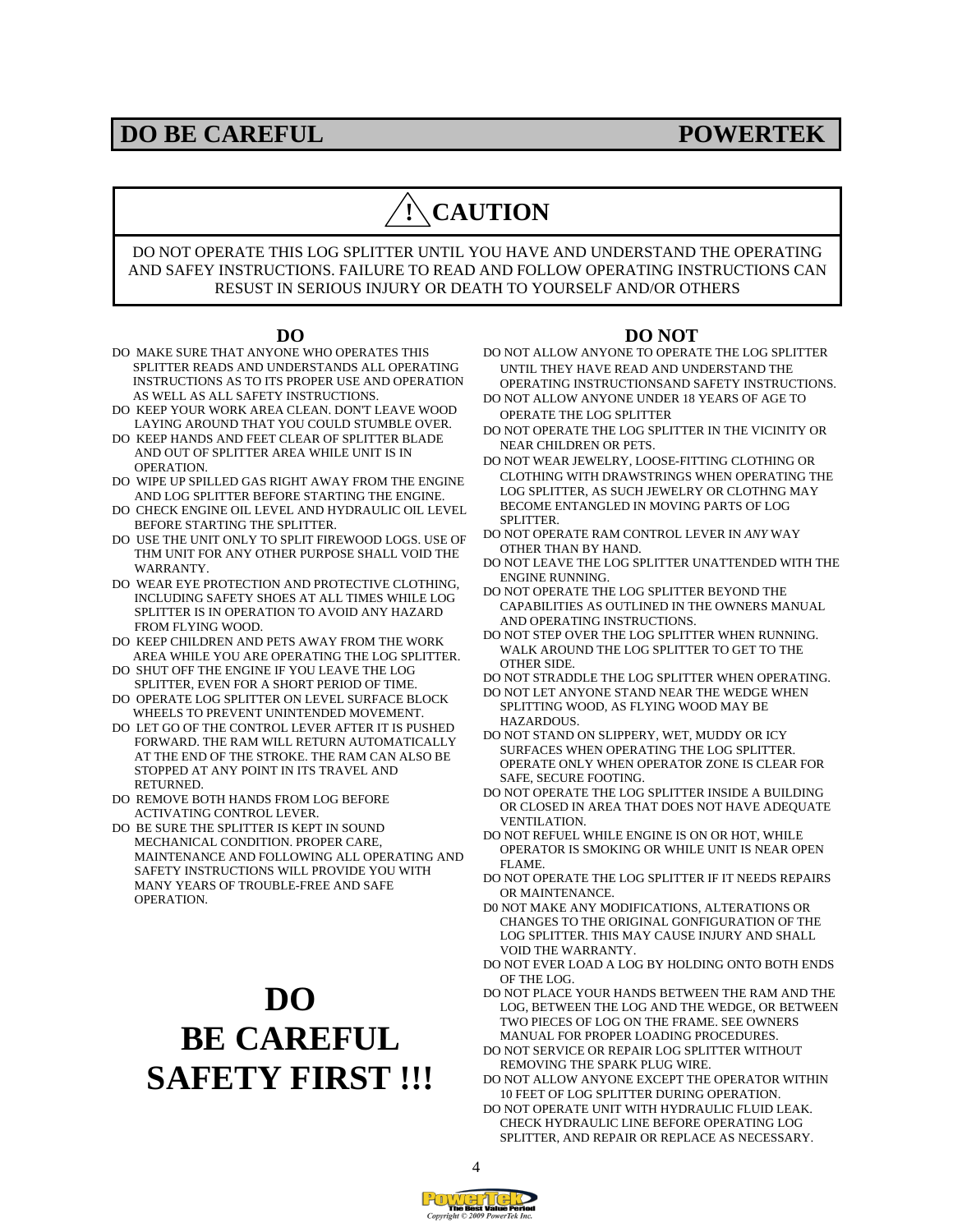

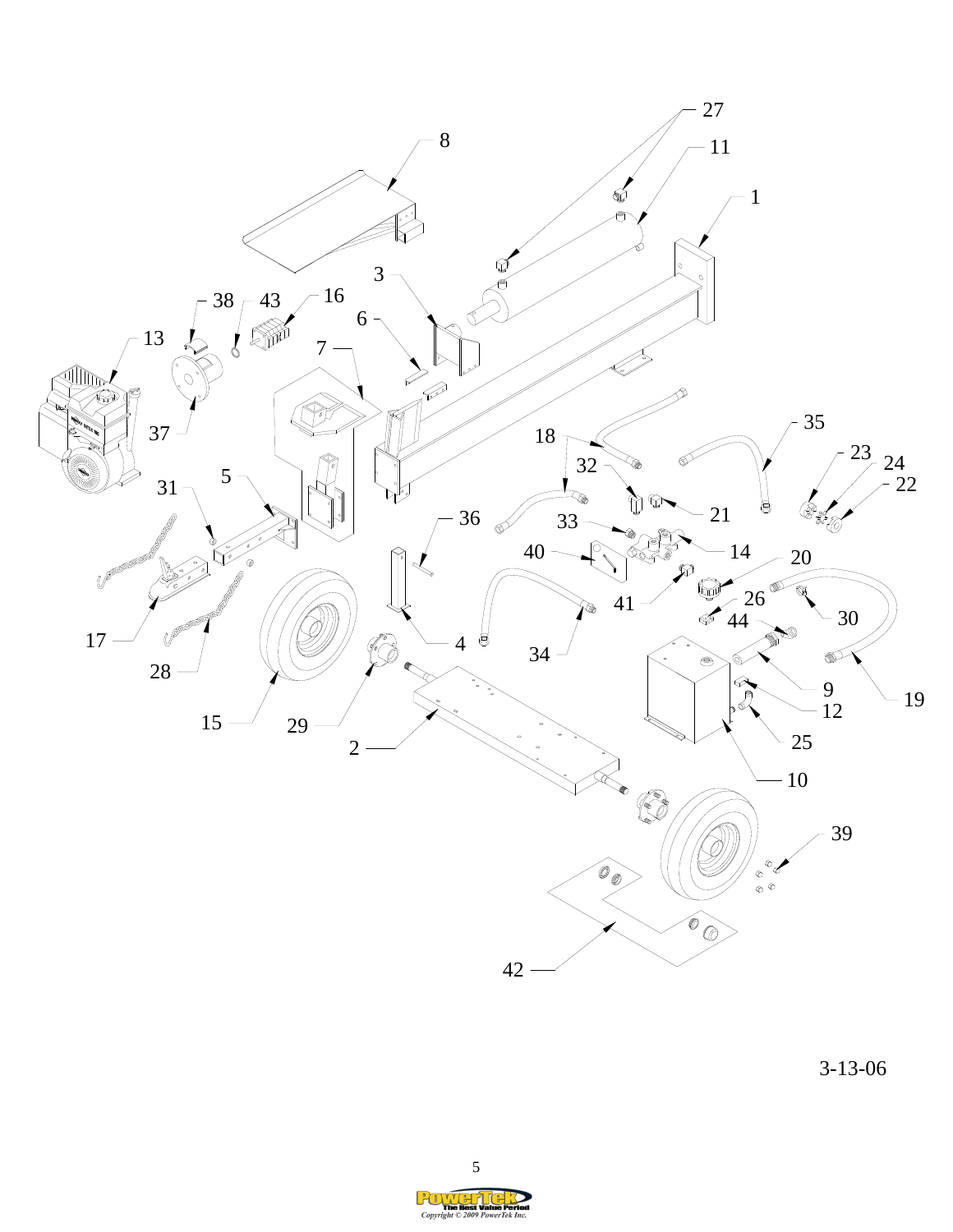# PARTS LIST 825 & 825-H POWERTEK

| <b>Key</b>     | Part No. | <b>Description</b><br><b>Key</b>           | Part No. | <b>Description</b>            |
|----------------|----------|--------------------------------------------|----------|-------------------------------|
| $\mathbf{1}$   | 82529    | Main Beam Assembly                         | 51649    | Decal, Danger Beam Heavy      |
| $\overline{c}$ | 82523    | <b>Motor Base</b>                          | 51650    | Decal, Danger Stop Engine     |
| 3              | 82530    | <b>Pusher Block Assembly</b>               | 51651    | Decal, Danger Blade Hazard    |
| $\overline{4}$ | 82528    | Kick Stand                                 | 51652    | Decal, Danger High Pressure   |
| 5              | 82525    | Drawbar Assembly                           | 51654    | Decal, Caution Only Splitting |
| 6              | 51697    | Bracket, Push Block                        | 51655    | Decal, Warning Safety Pin     |
| 7              | 82527A   | 4Way Wedge (Optional)                      | 51656    | Decal, Caution Safety Chain   |
| $\,8\,$        | 51698    | Log Tray                                   | 51657    | Decal, Forward/Reverse        |
| 9              | 51630    | Strainer                                   | 51659    | Decal, Warning No Children    |
| 10             | 51605    | <b>Hydraulic Tank</b>                      | 51660    | Decal, Caution Read Manual    |
| 11             | 82510    | 5" Hyd. Cylinder                           | 51661    | Decal, Warning Flying Wood    |
| 12             | 51643    | Magnet                                     | 51663    | Decal, Do's/Do Not's          |
| 13             | 86022    | Engine, 8HP Intek                          | 51664    | Decal, Warning Crush Haz      |
|                | 86020    | Engine, 8HP Honda                          | 51665    | Decal, Warning Operator 10'   |
| 14             | 51613    | Hyd. Control Valve                         | 51668    | Decal, Powertek 2 x 12 Black  |
| 15             | 51611    | <b>Wheel Assembly</b>                      |          |                               |
| 16             | 82507    | Hydraulic Pump, 8 HP                       |          |                               |
| 17             | 51601    | 2" Ball Coupler                            |          |                               |
| 18             | 51700    | Hose, Valve Return, 18"                    |          |                               |
| 19             | 82506    | Hose, Pump Supply                          |          |                               |
| 20             | 51620    | Hyd. Tank Cap                              |          |                               |
| 21             | 51671    | Fitting, 90° 1/2MJIC-1/2MP                 |          |                               |
| 22             | 51648    | Coupling Jaw-3/4"                          |          |                               |
| 23             | 82512B   | Coupling Jaw-1/2"                          |          |                               |
| 24             | 82512C   | Coupling Spider                            |          |                               |
| 25             | 51621    | $\frac{1}{2}$ "-90° Pipe Elbow             |          |                               |
| 26             | 51677    | Foam, Hyd. Tank Cap                        |          |                               |
| 27             | 51639    | Fitting, $90^\circ$ 1/2FP-1/2MP            |          |                               |
| 28             | 51624    | Safety Chain W/Hooks                       |          |                               |
| 29             | 16321    | Wheel Hub                                  |          |                               |
| 30             | 1251401  | 1 1/4" Hose Clamp                          |          |                               |
| 31             | 51625    | Spacer, Safety Chain                       |          |                               |
| 32             | 51671LL  | Fitting, 90° 1/2MJIC-1/2MP                 |          |                               |
| 33             | 51699    | Fitting, 3/4MP to 1/2 FP                   |          |                               |
| 34             | 72665    | Hose, Valve Supply, 28"                    |          |                               |
| 35             | 51619    | Hose, Valve Return, 15"                    |          |                               |
| 36             | 3121321  | Detent Pin                                 |          |                               |
| 37             | 82508    | Pump Mount                                 |          |                               |
| 38             | 82509    | <b>Pump Mount Shield</b>                   |          |                               |
| 39             | 5001002  | Lug Nut                                    |          |                               |
| 40             | 51675A   | Handle Kit                                 |          |                               |
| 41             | 51641    | Fitting, 90° 3⁄4MP to 1⁄2MJIC              |          |                               |
| 42             | 51667    | Bearing Kit                                |          |                               |
| 43             | 82513    | Adapter Ring, 8HP Pump Mount               |          |                               |
| 44             | 46102    | 3⁄4-45° Street Elbow                       |          |                               |
|                | 825102   | Seal Kit 5" Cylinder, s/n 61683 thru 61931 |          |                               |
|                | 825103   | Seal Kit 5" Cylinder, s/n 61932/up         |          | $2 - 22 - 08$                 |

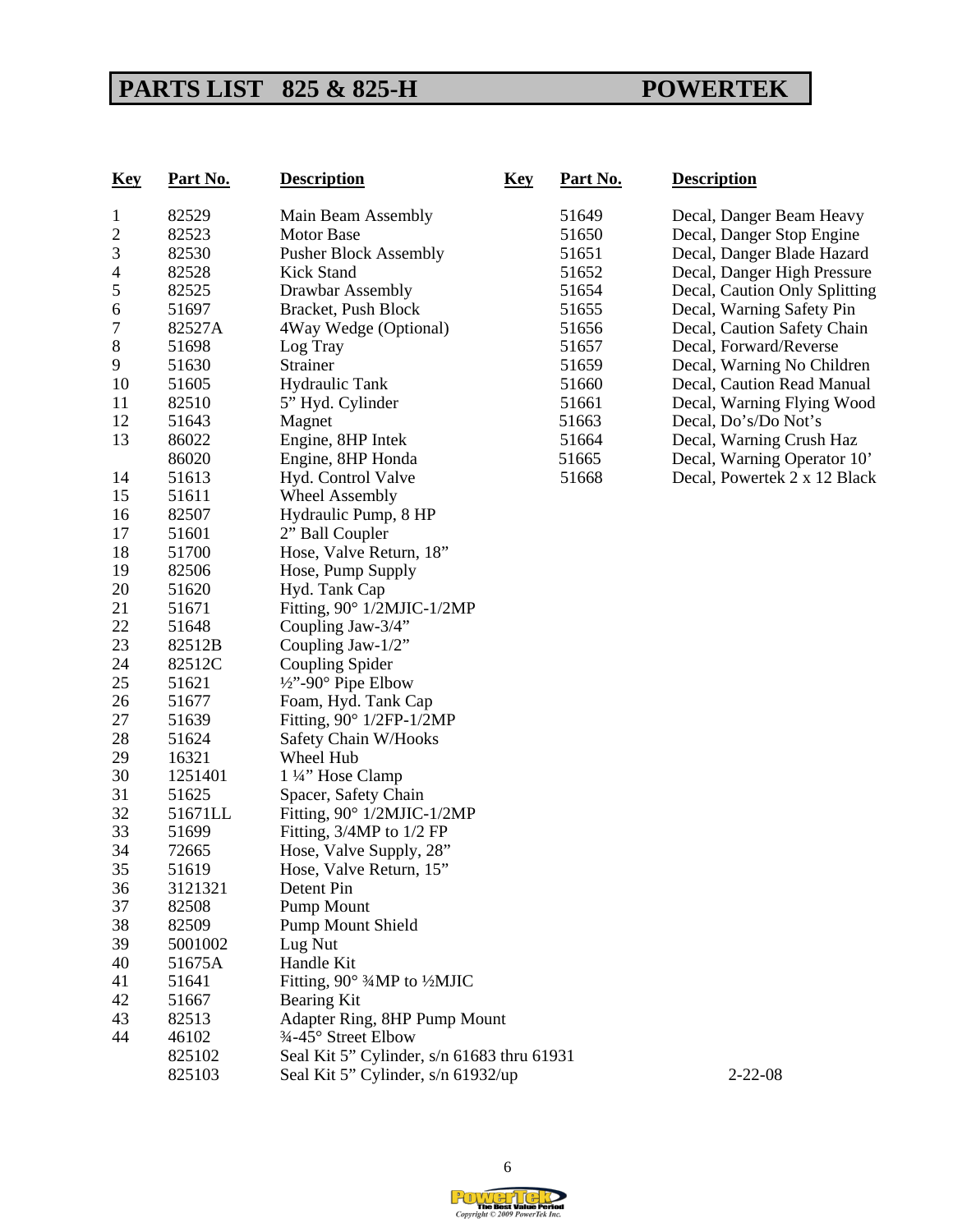## **GETTING STARTED POWERTEK**

## **GENERAL DESCRIPTION**

Read carefully before attempting to install, operate or service the **POWERTEK LOG SPLITTER.** Retain this information for future references.

Your **POWERTEK LOG SPLITTER** is American made and constructed of the best material available to do the job. Your safety has been considered in every feature and component of your **POWERTEK LOG SPLITTER.** 

The gasoline engine operates a pump, which supplies high-pressure oil to the cylinder by way of the control valve and high-pressure hoses. When the control valve is moved to the forward extend position, oil is allowed to flow through the hoses to the rear of the cylinder which, in turn, forces the ram to extend outward toward the wedge. When the control lever is reversed and put in the retract position, the direction of the oil flow is changed and the highpressure oil is forced into the front of the cylinder, there by retracting the ram. A large reservoir stores and cools the hydraulic oil and incorporates a high-density screen to filter out any foreign particles and, therefore greatly wends the life of your **POWERTEK LOG SPLITTER.** A safety relief valve is preset at the factory to protect the hydraulic system from excessive pressures.

# **LOG SPLITTER PREPARATION PROCEDURE**

#### **THE FOLLOWING ITEMS SHOULD BE ACCOMPLISHED AND CHECKED BEFORE MACHINE OPERATION:**

- 1. Splitter should be in a level position and used only out-of-doors, not in an enclosed area.
- 2. Make sure all connections, lines and hoses are tight and not damaged before filling with fluids.
- 3. Oil should be placed in the engine crankcase according to the instructions in the engine manufacturer's instruction manual. Gasoline is then put into the gas tank on the engine and standard operating procedures should be followed according to the engine manual. **DO NOT**  start engine until hydraulic oil has been added to the hydraulic system.
- 4. When filling the hydraulic system of the splitter with fluid, add Dextron II or III automatic transmission fluid to the hydraulic oil reservoir until it is filled to within 1" from the top. Replace reservoir cap. A light hydraulic oil can be also be used, such as Mobil DTE 13M.
- 5. Pull engine over 3 or 4 times with stop switch in off position. Now place stop switch in run position and start engine. Move control lever to the forward extend position and let ram move 1/2 its length. Stop engine. Add oil to reservoir to within 1" of top.
- 6. Start engine. Move control lever to the forward extend position and let ram move to the fully extended position. Reverse control lever and let ram move to its full reverse position. Stop engine. Check oil level. Add oil to within 1" of top if needed. Cycle unit forwards and backwards 5 to 10 times or until cylinder stops jumping. Do a final oil level check. Your **POWERTEK LOG SPLITTER** is now ready for use.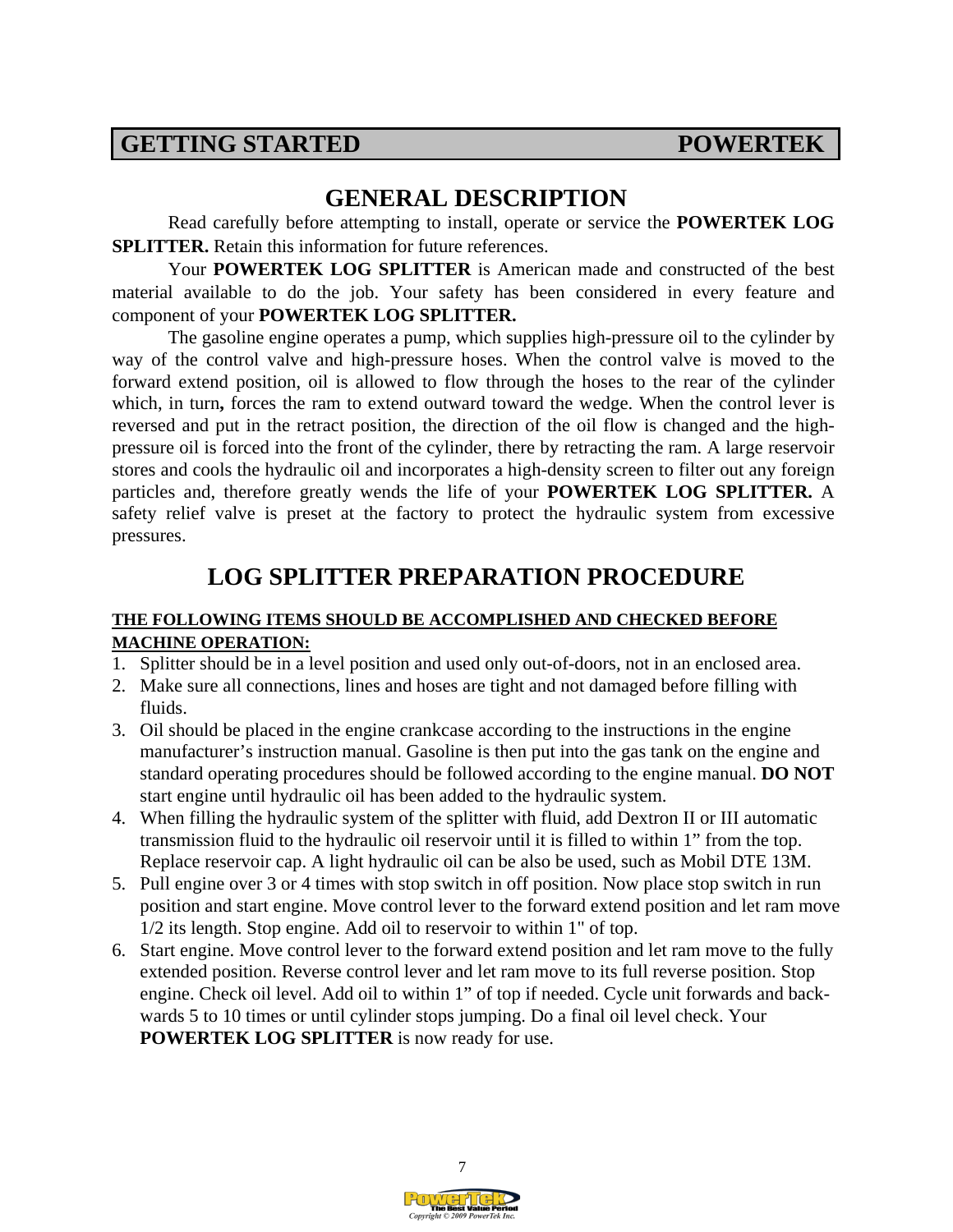# **GENERAL SAFETY INFORMATION**

#### **1. TRAINING**

- A. Read and understand the Operation & Maintenance Manual and all safety instructions before attempting to use this log splitter.
- B**.** Do not allow anyone to operate log splitter who has not read the Operation & Maintenance Manual and safety instructions or has not been instructed for safe use of the log splitter.
- C. Never allow children or untrained adults to operate this machine.
- D. Most accidents occur when more than one (1) person operates the log splitter at any time. If a helper is assisting in providing logs to be split, never activate controls until the helper is clear of the work area. Only one person is to operate the log splitter at one time.
- E. Never allow anyone to ride on the log splitter.
- F. Never transport cargo on the log splitter.
- G. Extremely high fluid pressures are developed in hydraulic log splitters. Pressurized hydraulic fluid escaping through a pinhole opening can puncture skin and cause severe injury. Therefore, the following instructions should be heeded at all times:
	- (1) Do not operate with frayed, kinked, cracked or damaged hoses, fittings or tubing.
	- (2) Stop the engine and relieve hydraulic system pressure before changing or adjusting fittings, hoses, and tubing or other system components.
	- (3) Do not adjust the pressure settings of the pump or valve.
	- (4) Do not check for leaks with your hands. Leaks can be located by passing cardboard or wood over suspected area. Look for discoloration. If injured by escaping fluid, see a Doctor at once. Serious infection can develop if proper medical treatment is not administered immediately.
- H. Your log splitter is equipped with an internal combustion engine and if it is used near any unimproved forest, brush or grass land, the engine exhaust must be equipped with a spark arrester which meets all applicable local, state and federal codes. These may be purchased from the engine manufacturer. Take appropriate fire fighting equipment with you.
- I. The log splitter should be used only for splitting firewood and should be split only in the direction of the grain (not across the diameter of log).
- J. Keep the operator zone and adjacent area clear to ensure safe, secure footing, as shown below.

![](_page_8_Figure_18.jpeg)

![](_page_8_Picture_19.jpeg)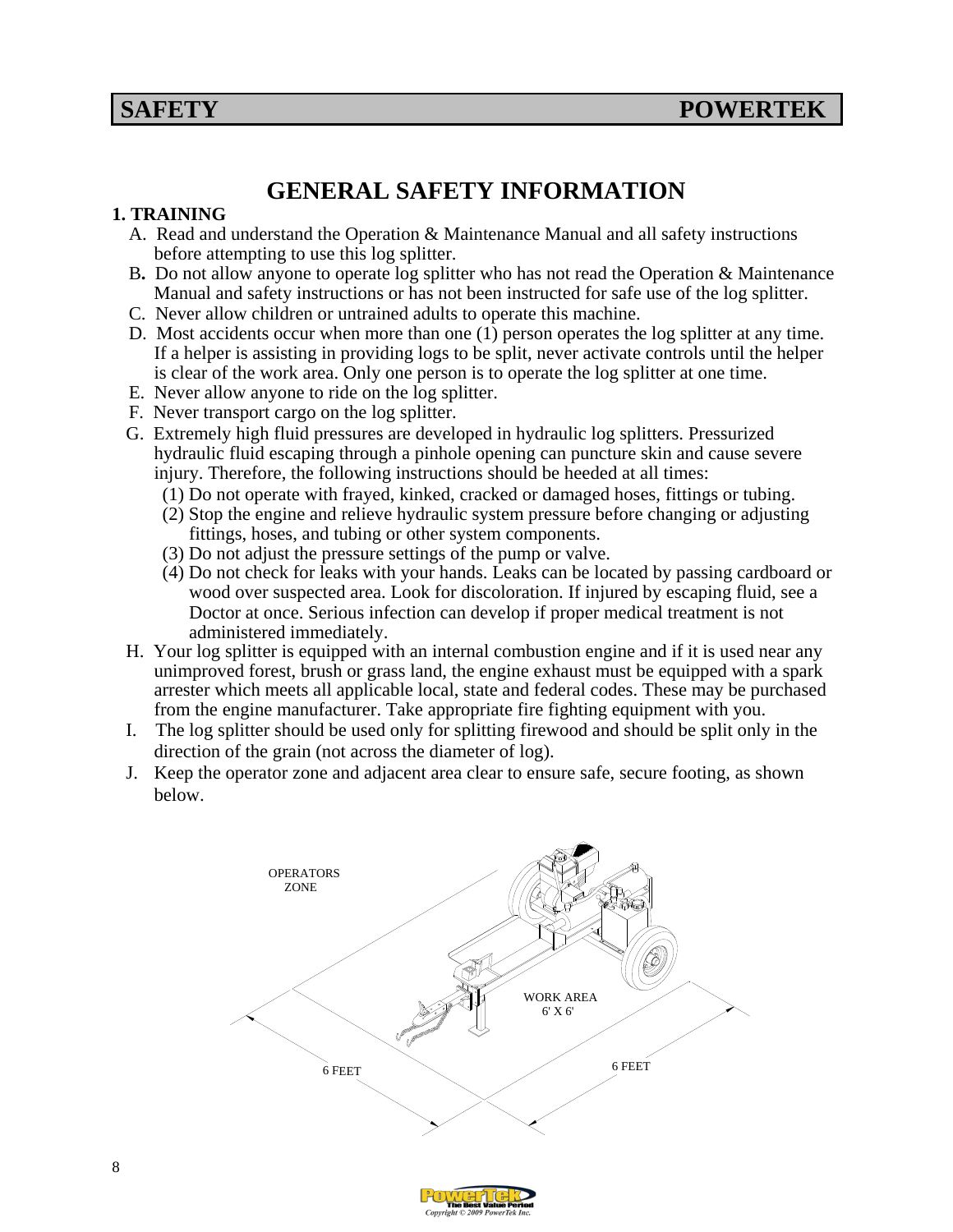$^{+}$ 

### **GENERAL SAFETY INFORMATION (CONTINUED) 2. PREPARATION**

- A. Be thoroughly familiar with all controls and with the proper use of the log splitter.
- B. Always wear safety shoes or heavy boots. (No sneakers).
- C. Always wear safety glasses or goggles with side shields and hearing protection when operating the log splitter.
- D. Wear safety gloves.
- E. Never wear jewelry, loose clothing or clothing with strings that might become entangled in moving or rotating parts of the log splitter.
- F. Make sure the log splitter is on a level surface. Block the wheels securely before operating the machine to prevent unintended movement. Use chocks or split wood in front and behind each wheel to block the log splitter.
- G. Always operate the log splitter from the indicated operator zone. (See diagram page 10).
- H. Logs to be split should be cut as squarely as possible.
- I. Handle fuel with care; it is highly flammable.
	- 1. Use an approved fuel container.
	- 2. Never add fuel to a running or hot engine.
	- 3. Fill fuel tank outdoors with extreme care. Never fill fuel tank indoors.
	- 4. Replace gasoline cap securely and clean up spilled fuel.

### **3. SAFE TRANSPORATION OF LOG SPLITTER**

When transporting the log splitter over the road, fuel coming from the gas tank should be shut off (if possible) by means of the shut-off valve located under the gas tank. Some engines do not have a gas shut off.

#### **4. OPERATION**

- A. Before starting this log splitter, read and understand this entire manual including the Do Be Careful and General Safety Instructions. Failure to follow these rules may result in serious injury to the operator or bystanders.
- B. Never leave the machine unattended with the power source operating.
- C. Never operate the machine when under the influence of alcohol, drugs or medication.
- D. The machine owner should instruct all operators in safe log splitter operation.
- E. Always operate the log splitter with all safety equipment in place and all controls properly adjusted for safe operation.
- F. Do not tamper with parts that may increase the speed recommended by the manufacturer.
- G. Always keep hands and feet clear of moving parts.
- H. Always shut off the power source while repairing or adjusting the splitter except **as**  recommended by the manufacturer.

![](_page_9_Picture_27.jpeg)

![](_page_9_Picture_28.jpeg)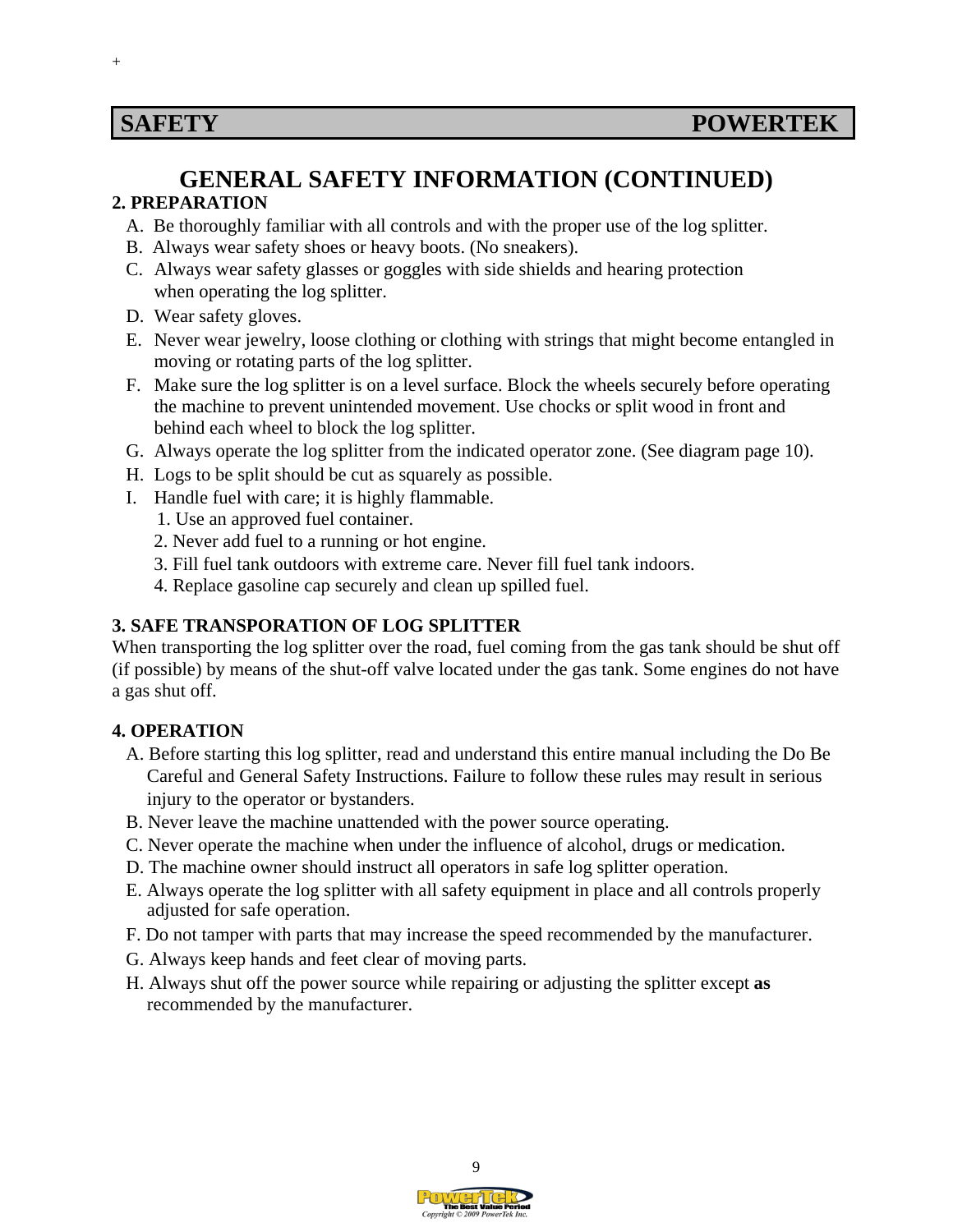### **GENERAL SAFETY INFORMATION (CONTINUED) 4. OPERATION (CONTINUED)**

- I. Do not run engine in an enclosed area. Exhaust gas contains carbon monoxide, an odorless and deadly poisonous gas.
- J. When loading the log splitter, place your hands on the sides of the log. Never place your hands or any part of your body between a log and any part of the log splitter.
- K. Never attempt to split more than one (1) log at a time.
- L. When the logs are not cut square, the longest portion of the log should be rotated down and placed at the wedge end.
- M. Use only your hand to operate the log splitter controls.
- N. Operate the log splitter using only one operator. Only the operator should be within 10 ft of the machine while the log splitter is operating. (See diagram page10)
- 0. Read and follow all safety and warning decals.
- P. On vertical models keep hands away from moving blade.
- Q. On vertical models maintain control of the beam when raising or lowering the beam.
- R. On vertical models make sure beam safety pin is installed when unit is in the vertical or splitting mode or the horizontal-towing mode.
- S. Do not refuel the engine until it has cooled for several minutes.

### **5. MAINTENANCE AND STORAGE**

#### *Note: (For proper maintenance keep a written record of hour use and maintenance).*

- A. Always shut off engine. While repairing or adjusting log splitter except as recommended by engine manufacturer.
- B. Clean debris and chaff from engine cylinder, cylinder head fins, blower housing, screen and muffler areas. If the engine is equipped with a spark arrester muffler, clean and inspect it regularly (follow engine manufacturer service instructions). Replace, if damaged.
- C. Never store log splitter with fuel in the tank inside a building where fumes might reach an open flame or spark. Allow the engine to cool and drain all fuel from the fuel tank before storing in any enclosed area.
- D. Clear debris from movable parts, but only when the power source is shut off.
- E. To prevent accidental starting, remove spark plug cable from the spark plug.
- F. Check to be sure all nuts and bolts are tight to assure the log splitter is in safe working condition.
- G. Check engine oil level and hydraulic oil level.
- H. Check brass wearstrips on slide plate. All models have wearstrips. Replace when needed.

![](_page_10_Picture_24.jpeg)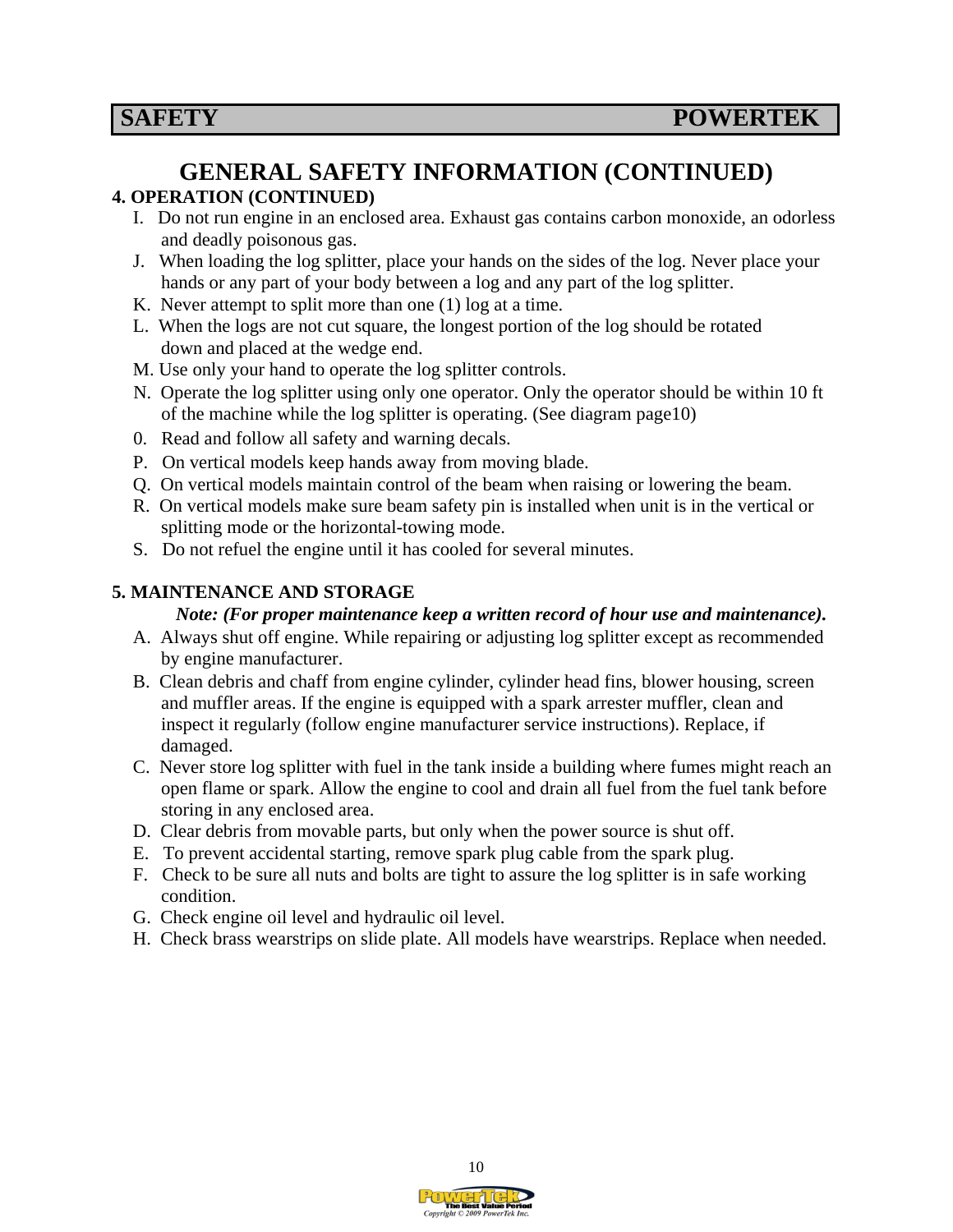# **GENERAL SAFETY INFORMATION (CONTINUED)**

### **6. LUBRICATION, OIL & FUEL**

- 1. A written record should be kept to log hours of use.
- 2. Motor oil in the crankcase of the engine and fuel specifications should be followed from the engine manufactures manual supplied with the unit.
- 3. Dextron II or III automatic transmission fluid is recommended for the hydraulic system.
- 4. After every 5 hours of operation the unit should be stopped and, with the ram in a retracted position, the hydraulic oil level should be checked. It should be 1" to 2" from the top of the filler cap hole.
- 5. If a considerable amount of trailering or over the road use is necessary, the wheel bearings should be packed with wheel bearing grease every 2000 miles or once a year, whichever occurs sooner.
- 6. After every 50 hours of operation the motor oil should be changed and the air filter should be cleaned, and changed if necessary.
- 7. Hydraulic oil should be changed at least once a year, but more frequently for heavy duty, or commercial usage. In extremely dusty or dirty conditions the oil should be changed more frequently to meet these unusual conditions.

| <b>MAINTENANCE SCHEDULE</b>                                     |              |             |         |                       |  |  |  |
|-----------------------------------------------------------------|--------------|-------------|---------|-----------------------|--|--|--|
|                                                                 | Daily        | Weekly      | Monthly | Yearly or as Required |  |  |  |
| Check Engine Oil                                                | $\mathbf X$  |             |         |                       |  |  |  |
| Check Hydraulic Oil                                             | X            |             |         |                       |  |  |  |
| <b>Inspect Hoses</b>                                            | $\mathbf{X}$ |             |         |                       |  |  |  |
| Inspect/Clean Engine Cooling Fins                               | $\mathbf X$  |             |         |                       |  |  |  |
| <b>Check Machine Tire Pressure</b>                              | $\mathbf{X}$ |             |         |                       |  |  |  |
| <b>Check Trailer Hitch and Safety Chains</b>                    | $\mathbf{X}$ |             |         |                       |  |  |  |
| Clean/Service Engine Air Filter                                 |              | $\mathbf X$ |         |                       |  |  |  |
| <b>Check Brass Wearstrips</b>                                   |              |             | X       |                       |  |  |  |
| Repair Damage Areas on Beam/Blade                               |              |             |         | $\mathbf X$           |  |  |  |
| <b>Check and Gap Spark Plugs</b>                                |              |             |         | X                     |  |  |  |
| Replace Hydraulic Oil and Clean Filter                          |              |             |         | $\mathbf{X}$          |  |  |  |
| Check/Service Wheel Bearings                                    |              |             |         | $\mathbf{X}$          |  |  |  |
| <b>Tighten all Bolts and Fittings</b>                           |              |             |         | X                     |  |  |  |
| <b>Change Engine Oil as Recommended by Engine Manufacturer.</b> |              |             |         |                       |  |  |  |

![](_page_11_Picture_13.jpeg)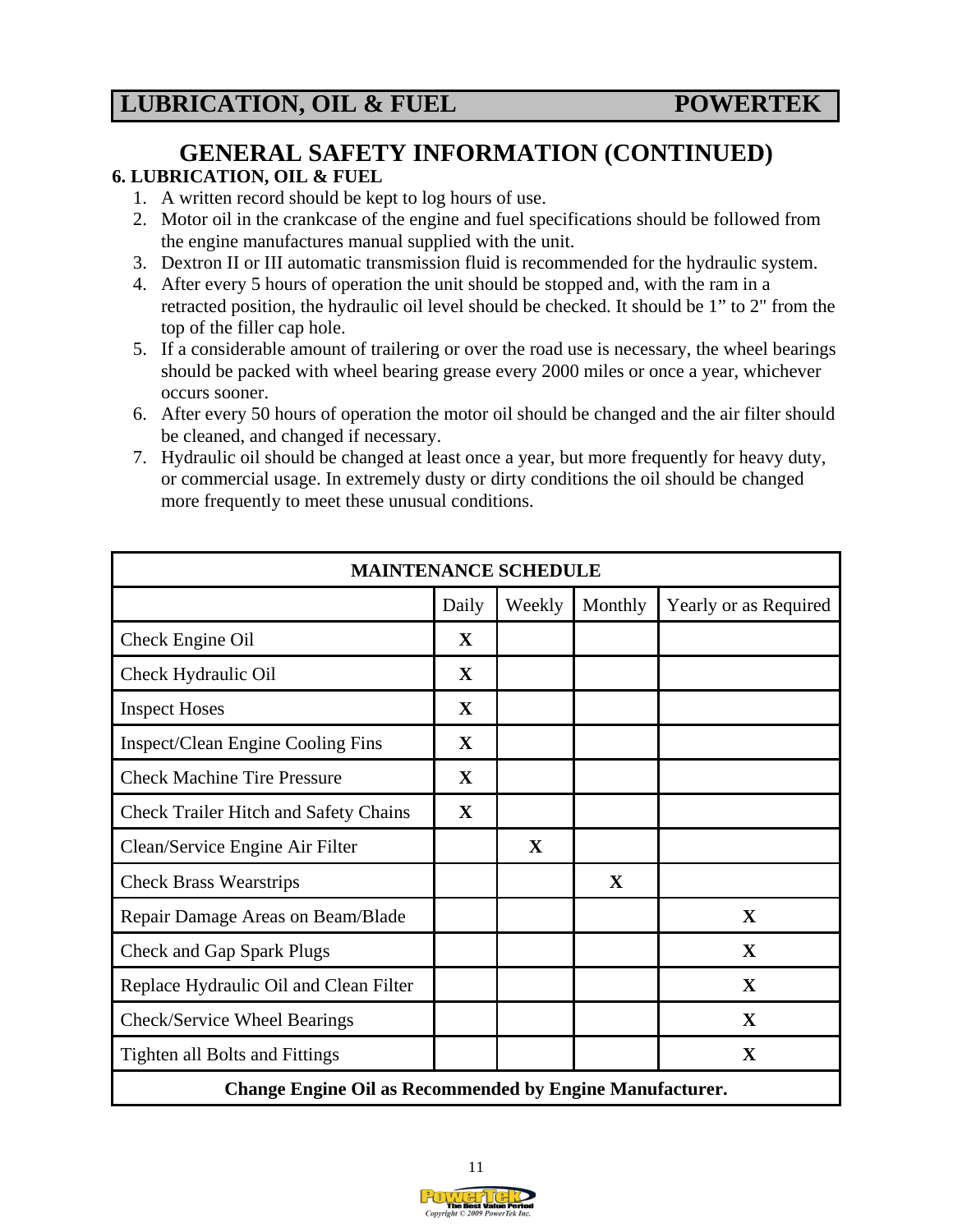#### **6. LUBRICATION OIL & FUEL (CONTINUED)**

To change the hydraulic oil, please see service tips page 3, # 2. Stop engine. Drain oil from reservoir. When oil from reservoir has emptied out, remove front and rear hose and manually push ram in toward cylinder. This motion will evacuate the remainder of the hydraulic oil from the system. Replace hose. Refill with oil.

![](_page_12_Figure_4.jpeg)

#### **7. CONTROLS**

Engine run-stop switch

To shut off engine, turn switch to stop position. Before attempting to start engine, be sure switch is in run position.

#### Engine choke control

If engine does not start initially set choke control to full on position. When engine starts, set choke control to normal operating position.

#### Engine recoil starter handle

It takes short, steady pulls in rapid succession to start engine. Do not jerk the starter handle. Do not release the starter handle when fully extended and let it snap back.

#### Ram control valve

**To extend ram**, pull control lever to extend as the decal indicates. Holding the lever in this position, ram will continue to travel forward to its fully extended position until either the lever is released or until the ram reaches its fully extended position.

**As a safety precaution**, when lever is released it will automatically move to the center hold position, and the ram will stop. This lever feature is referred to as a "deadman" control switch. To move the ram, push the lever in the same direction as you wish the ram to move.

**To retract ram**, reverse the position of the control lever to the retract position. The control lever handle will stay in the retract mode until the cylinder reaches the full retract position and then it will automatically center to the hold position. However, the cylinder may be stopped at any position during the retract cycle by manually putting the control lever in the center hold position.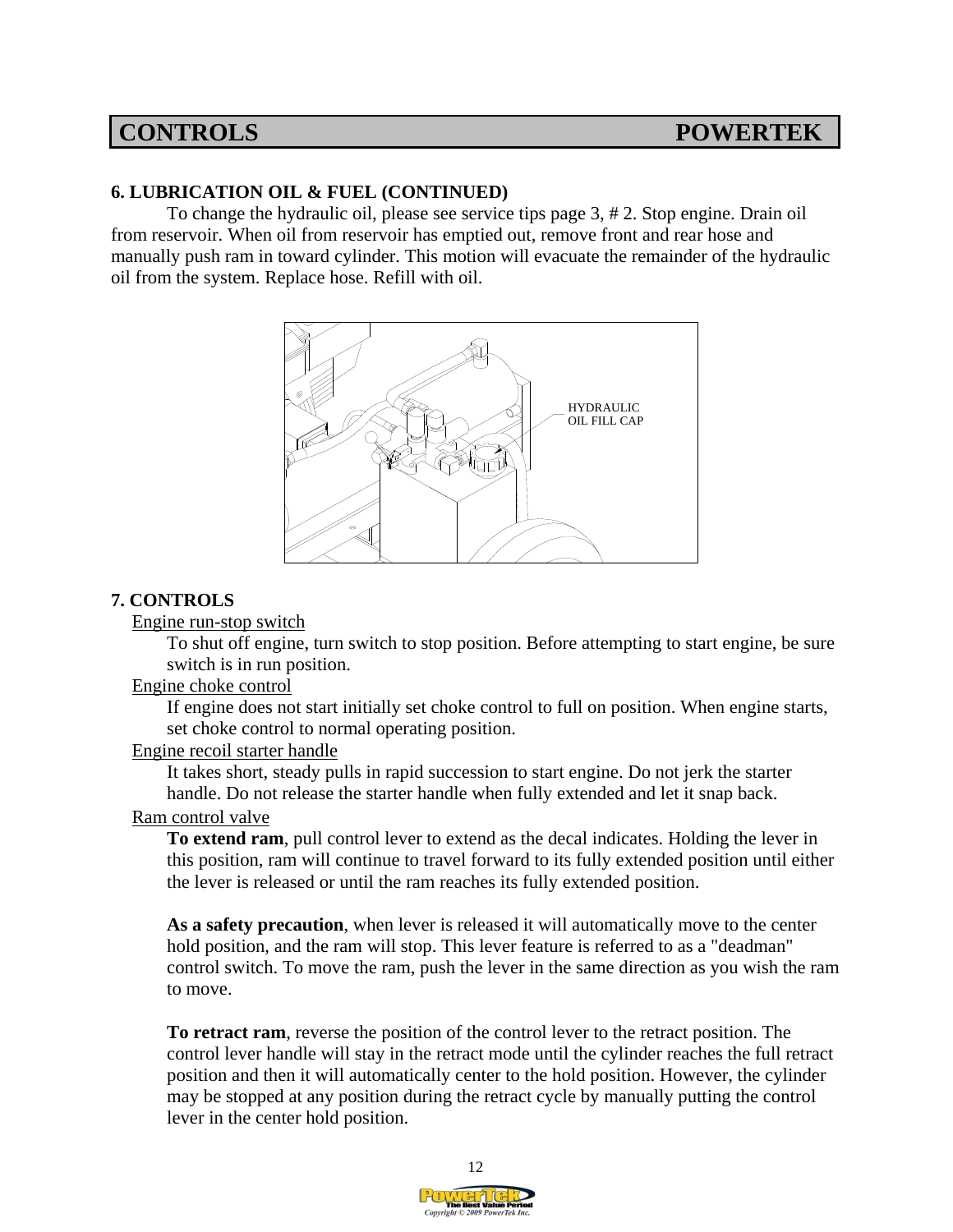## **OWNERS INFORMATION POWERTEK**

Additional or replacement manuals may be obtained from your local PowerTek distributor. When log splitter is received, complete the following record.

**MODEL/SERIAL NUMBER: \_\_\_\_\_\_\_\_\_\_\_\_\_\_\_\_\_\_\_\_\_\_\_\_\_\_\_\_** 

**DATE OF PURCHASE:** 

#### WHERE PURCHASED: \_\_\_\_\_\_\_\_\_

Always mention the machine's model and serial number when ordering or writing about parts.

For convenience in ordering, parts are listed by part number, description and quantity. Always supply part number and complete description when ordering. When assemblies can be used, order them to save time assembling individual parts. Prior arrangements must be made before returning parts for warranty service. Service calls should be directed to Customer Service at 1-877-769-7835.

To insure correct and prompt shipment of parts, always provide the following information when ordering.

- 1. Quantity of each part wanted
- 2. Part number and description
- 3. Model and serial number of log splitter
- 4. Preferred method of shipment: by mail, UPS, or airfreight

# **STORAGE**

#### **FOR SAFE STORAGE:**

- A. Clean dirt and debris from engine and log splitter
- B. To prevent rusting, coat the areas where paint has been scraped with an oil based rust prohibitor. Do not use heavy oil or grease because this will cause premature wear. Wipe off coating before use.
- C. Store splitter with ram in fully retracted position. It is required that you drain the gas from tank and run engine until carburetor gas is exhausted before storing the log splitter.

![](_page_13_Picture_18.jpeg)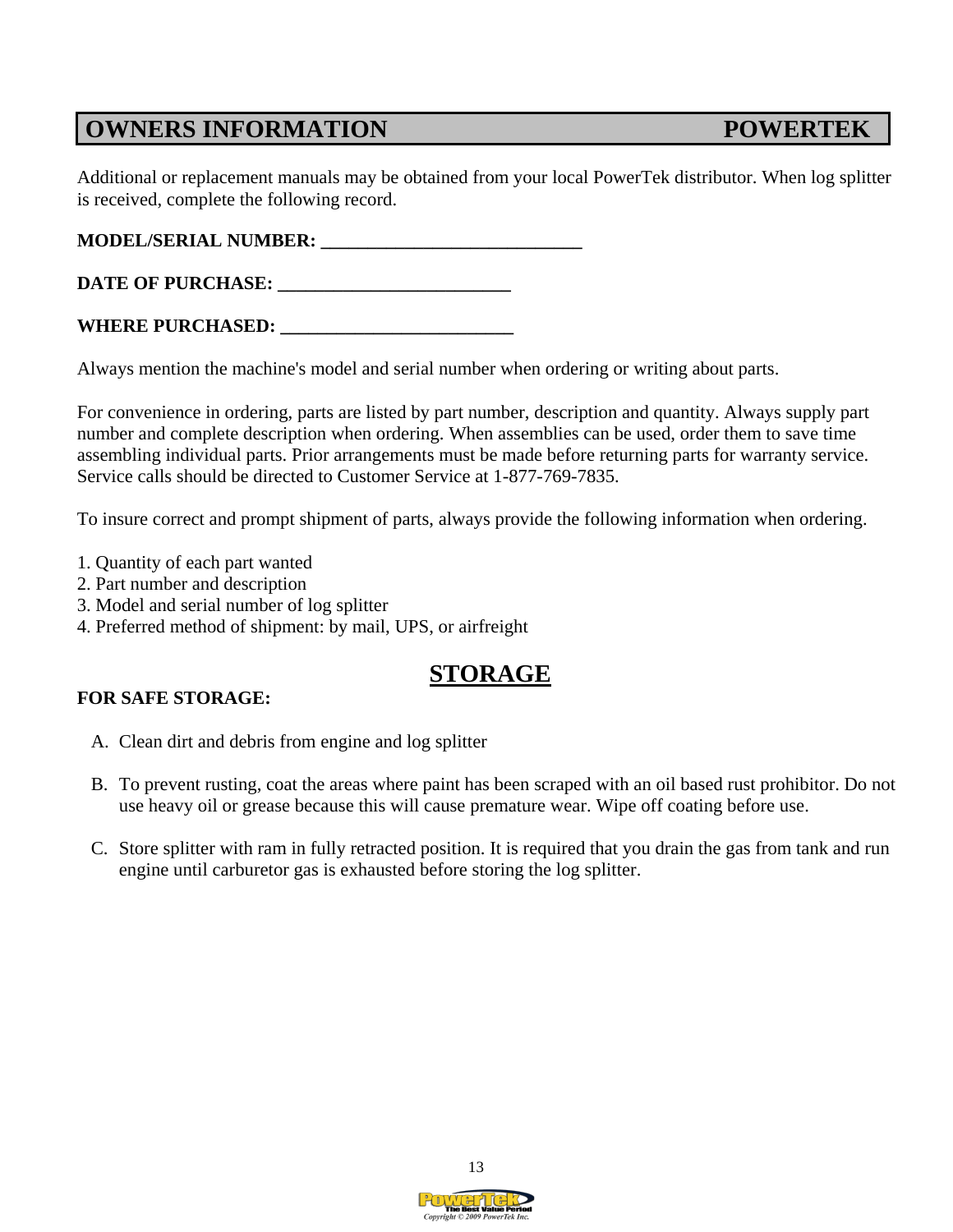## **WARRANTY POWERTEK**

# **WARRANTY INFORMATION**

 Each new product is warranted against manufacturing defects in workmanship and/or materials under normal use and service for a period of 12 months from the date of delivery of the product to the original purchaser. PowerTek Inc.'s obligation under this warranty shall be limited to the replacement to the original purchaser of any part which, as delivered to the original purchase, and upon PowerTek Inc.'s examination, is shown to PowerTek Inc.'s satisfaction, to be defective due to faulty workmanship or materials at the factory.

 This warranty does not apply to damage in transit, damage caused by user misuse, negligence, accident, normal wear, or alterations or repairs done outside the factory and/or authorized service stations as determined by PowerTek Inc.

 All parts claimed to be defective must be returned to PowerTek Inc.'s factory for inspection, repair or replacement, with all transportation or mailing charges prepaid. It is the exclusive responsibility of the purchaser to bear the transportation or mailing charges on any warranty claim.

 This warranty specifically excludes engines or batteries, which are warranted separately by their respective manufacturers, all claims for defective batteries, engines or engine parts must be made in accordance with the battery and /or engine manufacturer's warranty. This warranty also specifically excludes costs of regular maintenance and replacement of service items such as belts, hoses, blades, and similar items.

 PowerTek Inc. reserves the right to make changes upon PowerTek Inc.'s products without imposing any obligation upon PowerTek Inc. to install the same on a product manufactured prior to the change.

 PowerTek Inc. makes no other warranties, representations or promises other than those set forth herein. **PowerTek Inc. specifically disclaims any and all implied warranties of fitness for particular purpose and merchantability.**

 The remedies available to a distributor, dealer, and/or purchaser in connection with PowerTek Inc.'s warranty are set forth above. In no event will PowerTek Inc. be liable for special, incidental or consequential damages.

#### **POWERTEK INC. WARRANTY PROCEDURE**

- A. All requests for warranty must have approval from PowerTek Inc. and/or distributor before work starts, or the warranty claim will be denied.
- B. All requests for warranty must be made on an OPEI or equivalent warranty claim form. This form is available from PowerTek Inc. or an authorized PowerTek Inc. distributor or dealer on a no charge basis.
- C. It is the responsibility of the distributor or dealer to complete the form warranty claim and submit it to PowerTek Inc..
	- 1. The form must be filled out completely. Claims received without serial numbers, model numbers, replacement part numbers, purchase dates, repair dates, purchaser's correct address, signature or other information requested by PowerTek Inc. shall be denied.
	- 2. Warranty claims that are illegible will be returned without service. Please type or print in black ink.
	- 3. PowerTek Inc.'s warranty makes no allowance for the time spent to fill out the warranty claim. Any such claim will be denied.

![](_page_14_Picture_17.jpeg)